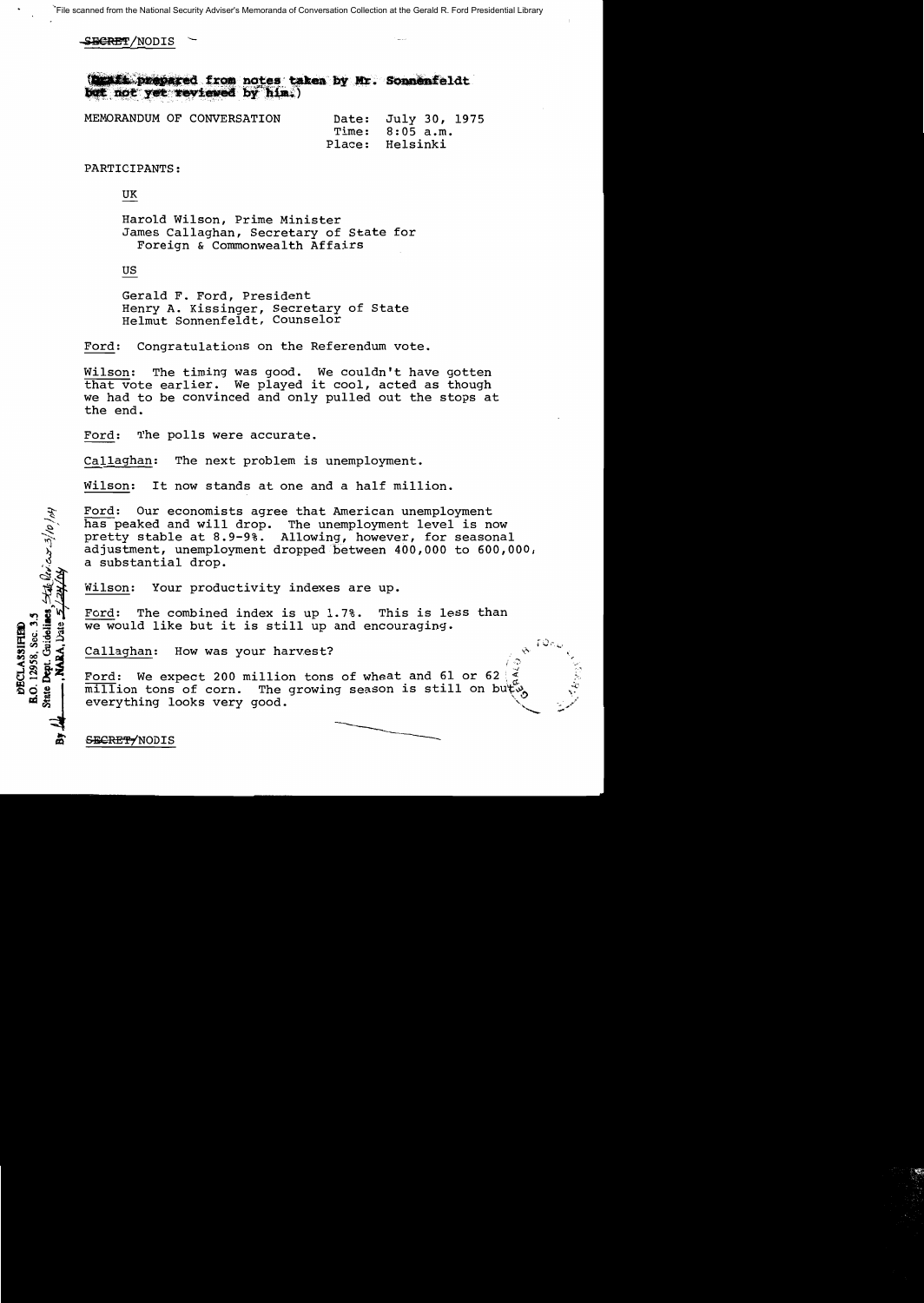#### $SER$ BT/NODIS  $\sim$  2

Callaghan: The harvest is bad all over Europe.

Wilson: And Russia.

Ford: Another month of good weather and we will have the best harvest in history.

Callaghan: We will need it. We had a bad year for farmers.

Wilson: We changed over to the common market price system.

Ford: Flying over Poland and Germany I was impressed by the green fields.

Callaghan: Europe had had a lot of rain. We have had a draught.

Ford: The Soviet harvest problem creates very severe pressure on grain markets.

Wilson: Can you control it?

Ford: We have ways but we have to use them very subtly so as not to upset the farmers.

Wilson: Kosygin said ten years ago that they can't predict their harvest.

Kissinger: We have the market cornered vis-a-vis the Soviets. They have bought all they can find, now they have to come to us.

Callaghan: Now is the time for your talents.

Kissinger: The issue has to be handled globally. It is bad for the United States to be a reserve for the Soviets.

Callaghan: The Commonwealth is talking about a ten-million Callaghan:<br>ton reserve.

Kissinger: We are thinking of a 30-million-ton reserve globally.

Callaghan: What do you think of Gierek?

Ford: He was very impressive. We received a great reception, crowds were good and I liked the look in their faces.

Callaghan: I like Gierek too. Also Kadar. The Polish Foreign Minister is a fat fellow but pleasant. 4

SECRET/NODIS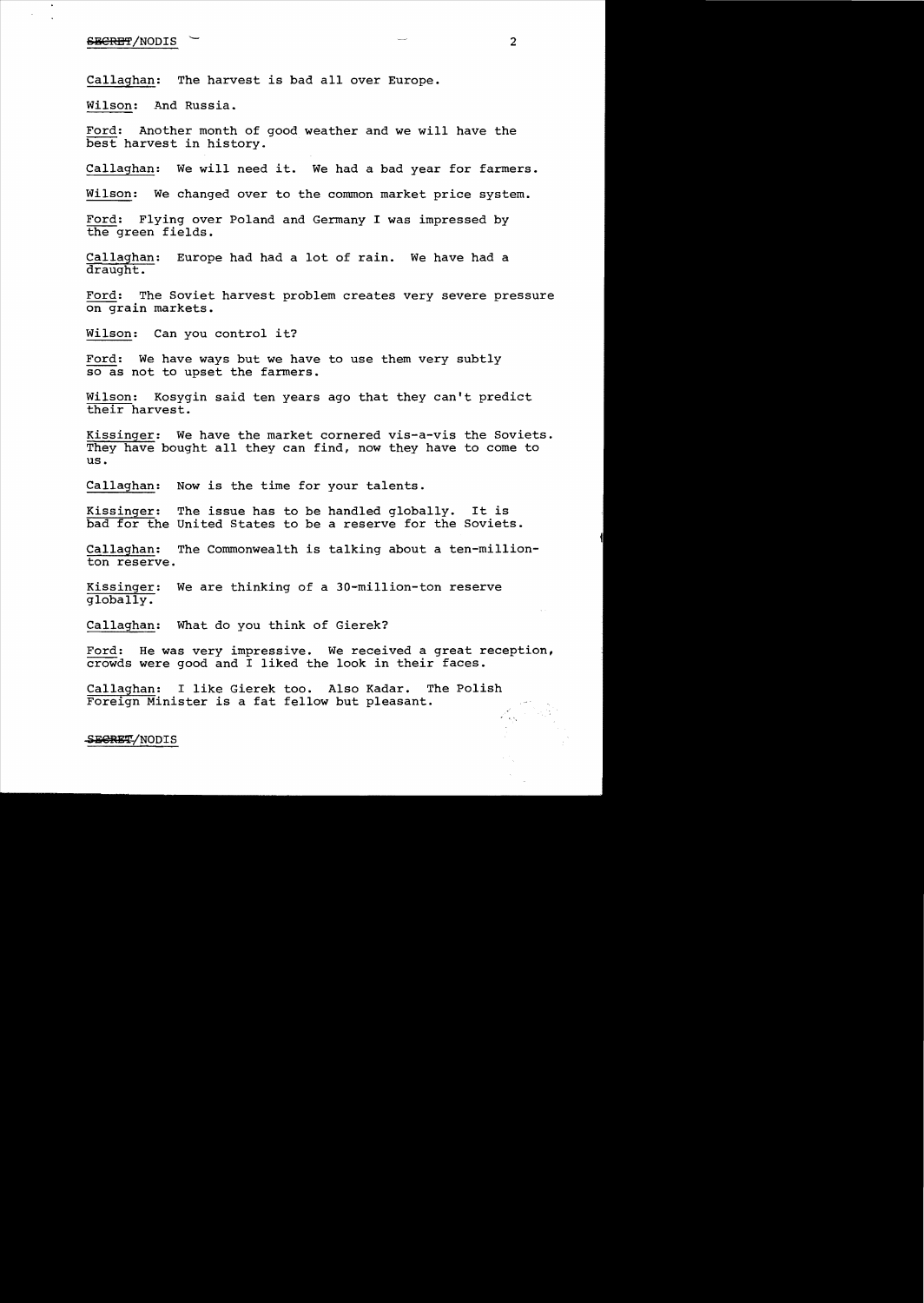$\epsilon$ <del>Sie $R$ :R:et</del> $\gamma$ NODIS , $\sim$ . 3

Kissinger: Like me.

Ford: We have to watch Henry's weight.

Kissinger: What is the reaction to CSCE in the UK?

Wilson: Not much in the press. If there were a Conservative Prime Minister it would be a great success. There has been some serious comment.

Ford: We have had some criticism.

Kissinger: Time has a very good cover story.

Wilson: Thatcher suddenly burst forth.

Ford: We started concerted efforts to explain it.

Callaghan: I read it and I liked it.

Kissinger: Gierek made a good comment. He said implementation was cr1tical now.

Wilson: He said that publicly?

Kissinger: In a toast.

Callaghan: Kadar told us yesterday that they regarded it as a moral and political commitment.

Kissinger: Even inviolability of frontiers has proved more helpful to others than to the Soviet Union.

Callaghan: No Soviet government can ever justify invasion again.

Kissinger: CSCE will/prevent it, but it can never be explained again.

Callaghan: Now we must turn to MBFR.

Ford: We should make a major effort on it.

not

Wilson: We'll say so today.

Kissinger: You and the Pope are in control. San Marino, Liechtenstein and Luxembourg are the last speakers.

SECRET/NODIS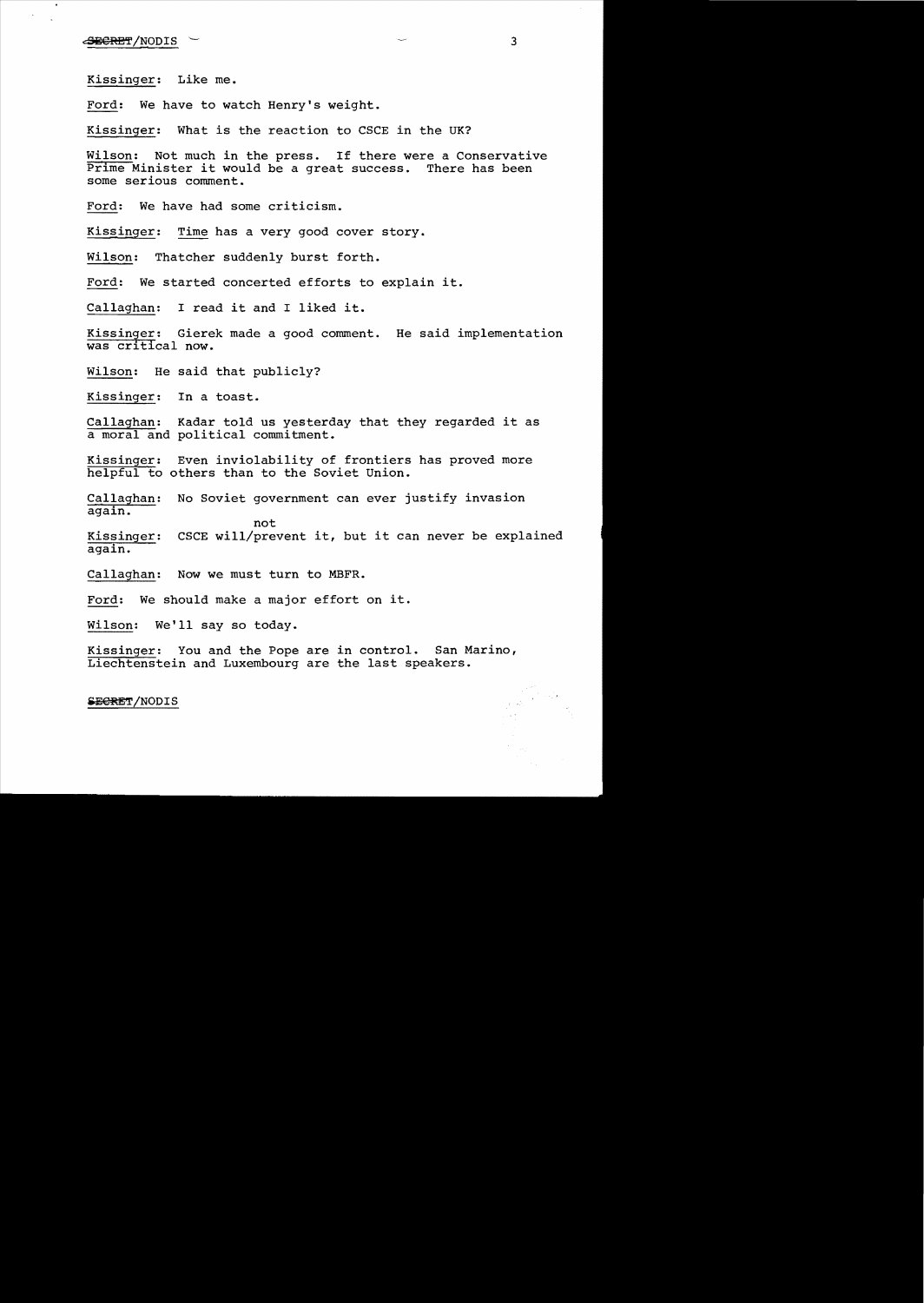#### $S$ *ECRET* /NODIS  $4$

Callaghan: The next six months are important. I think we have a bit of leverage on Portugal.

Ford: What is your impression now?

Wilson: Bad. Antunes is out. The EC Nine discussed it. It was a very good discussion. Strong views were expressed by Schmidt and Giscard. He's very good on it. We agreed that Giscard and I would talk to Brezhnev.

Kissinger: But we must not make a copout of it. It is not Russian controlled.

Ford: The situation in Portugal is a result of our own indecision.

Kissinger: And local conditions.

Wilson: Strange lot. You met them. Starts as Marxism but then gets involved with Mozambique and Angolan strands. They do not follow the straight Russian line although some of them do.

Callaghan: How about the Camp David idea?

Kissinger: I discussed it with Genscher. His present idea is to discuss Southern Europe at Camp David during Special Session.

Callaghan: Sauvagnargues said he has to consult Giscard. Are you still interested?

Kissinger: Yes.

Callaghan: Italy is bad. The Communists can walk in.

Kissinger: We had a report that deMartino will pull the Socialists out unless there is cooperation with the Communists.

Callaghan: We had the same report.

Wilson: We have been approached to help as the Labor Party.

Callaghan: Moro is so weak. The Socialists are working in combination with the Communist Party and are not interested in any other way.

SECRET/NODIS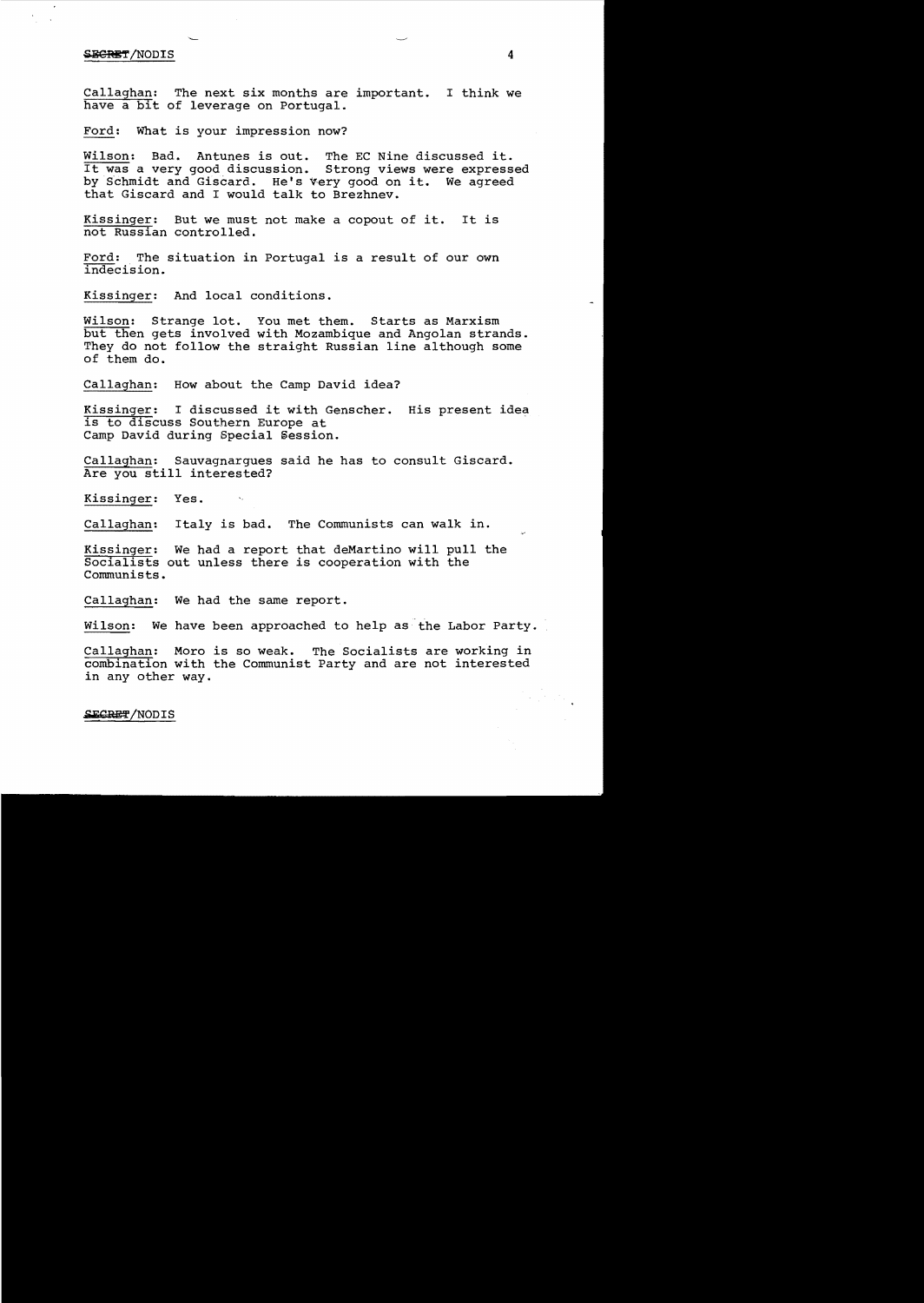## <del>BECRE</del>T/NODIS 5

Wilson: On Portugal, the Socialists are meeting in Stockholm<br>next week. Soares will be there. Palme wants to help him. Soares will be there. Palme wants to help him.

Ford: What kind of leader is he?

Callaghan: He has charisma but makes mistakes. But he is the only possible leader.

Ford: House action on Turkey was a real tragedy. Speaker Albert said it was the worst vote in his time. It resulted from lobbying by Greek Americans who don't realize it will not help Cyprus, Greece or Turkey while jeopardizing our defense installations. We are making a new effort in the House to get some action before it recesses. I won't know the Turkish reaction until I meet Demirel. The press is now turned towards<br>us. I believe it is the most ill-advised action in the past I believe it is the most ill-advised action in the past quarter of a century.

Kissinger: A word on the Middle East. Did you get a message from the Israelis? The Italians did.

Wilson: Yes, we received a letter from Allon Monday. They sent us most detailed info on points on a map.

Callaghan: But no map. Their information was very detailed.

Kissinger: We are strongly opposed to any demarche to Egypt by Europe. We can move them to about 80% of the Israeli position but not if it looks like a US-European gang-up for 100% of the Israeli position. Rabin gave us a map. We told him we wouldn't accept it. The President wrote a letter<br>on getting out of the passes and access to oil fields. Their on getting out of the passes and access to oil fields. reply was to take everything back from their June position in return for what they gave on the passes. Then they proposed six American posts as hostages. The Egyptians have now taken the June map of the Israelis and added the passes, but now the Israelis reject it. They are trying to put the passes in a bag -- like the map on the Economist.

Wilson: How about the road to Sharam-el-Sheik?

Kissinger: We can probably handle the Southern part. Goodwill is needed. How to move the road further apart then 100 yards is a problem.

I told the Israelis I would try to persuade the Egyptians on a line but that they have to stop haggling. I want to tell the Egyptians as a friend that they can't get much more on the line. The last Israeli proposal is less generous than the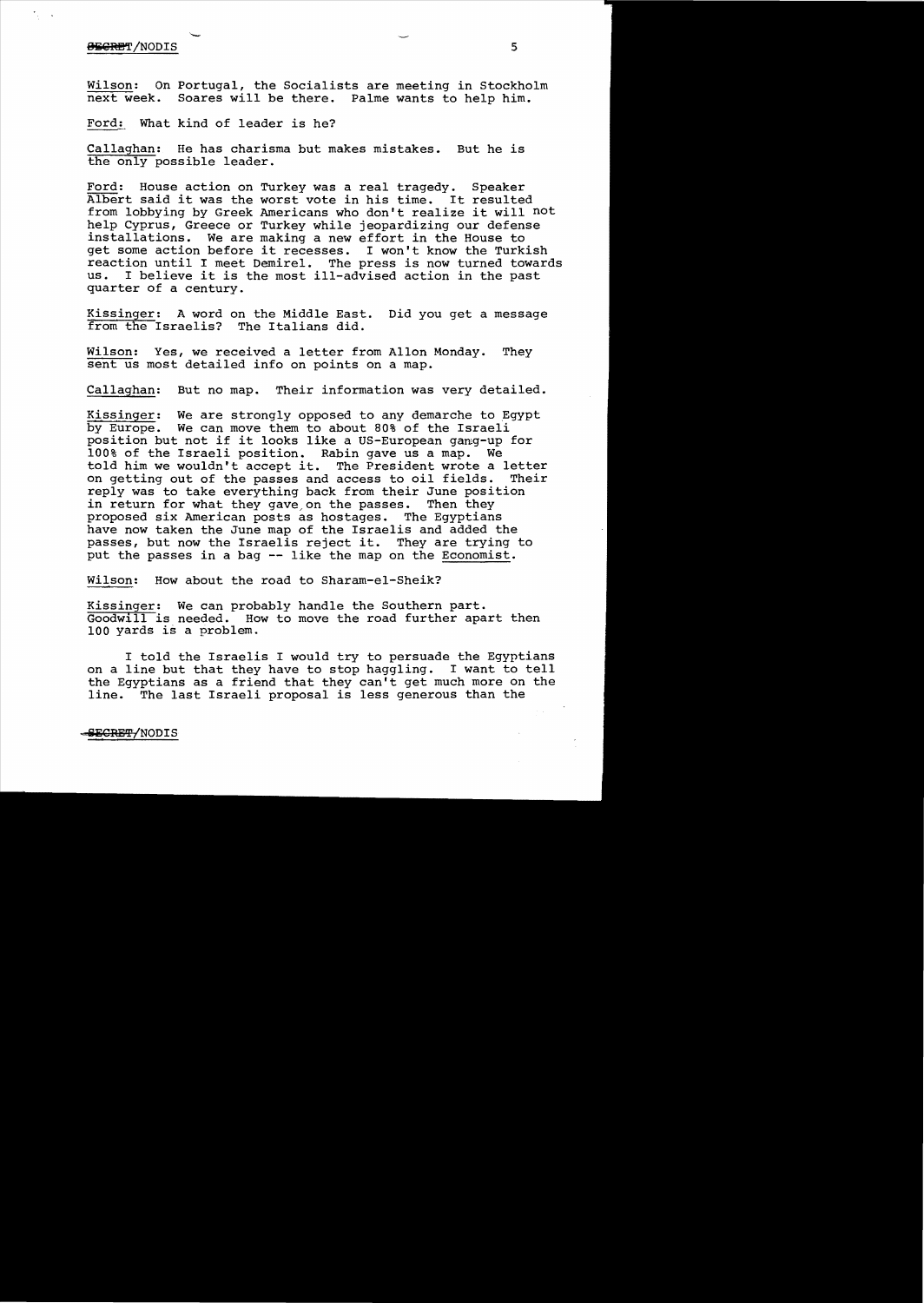#### $\frac{1}{2}$   $\frac{1}{2}$   $\frac{1}{2}$   $\frac{1}{2}$   $\frac{1}{2}$   $\frac{1}{2}$   $\frac{1}{2}$   $\frac{1}{2}$   $\frac{1}{2}$   $\frac{1}{2}$   $\frac{1}{2}$   $\frac{1}{2}$   $\frac{1}{2}$   $\frac{1}{2}$   $\frac{1}{2}$   $\frac{1}{2}$   $\frac{1}{2}$   $\frac{1}{2}$   $\frac{1}{2}$   $\frac{1}{2}$   $\frac{1}{2}$   $\frac{1}{2}$

previous one. If things are kept quiet, the Egyptians may take it.

On warning stations, we could man two on each side but are very reluctant to put six us stations on the road.

Ford: Very hard for us to sell, using Americans as hostages.

Kissinger: The US debate on this will hurt Israel. We really shouldn't now have any European pressure on Egypt. If everyone shuts up, we might get this thing settled in three weeks.

Callaghan: Will there be a shuttle?

Kissinger: Only to work out final details. Israel keeps saying there is no progress, but this is not true. There has been some slight movement and we should know in three weeks.

Callaghan: Don't worry too much. Everyone will go on vacation after July.

Wilson: Allon and Rabin are getting along better. Peres is very hard.

Ford: If there is no agreement by September we may have to go to comprehensive negotiations.

Kissinger: September is a bad month because of religious holidays.

Callaghan: The Italians want an initiative on Cyprus. They want Makarios to agree on a bizonal arrangement. They want agreement on the percentage of territory for each zone and on the US resumption of aid to Turkey.

Wilson: Both Greece and Turkey want something from the Nine.

Kissinger: Such an initiative can't do any damage.

Callaghan: Maybe it is okay for the Italians to be the interlocutors.

Kissinger: What about the percentages? Karamanlis said 25%. The Turks are down to 33%. The Greeks can go just to under 30%. I don't know about the Turks.

## SECRET/NODIS